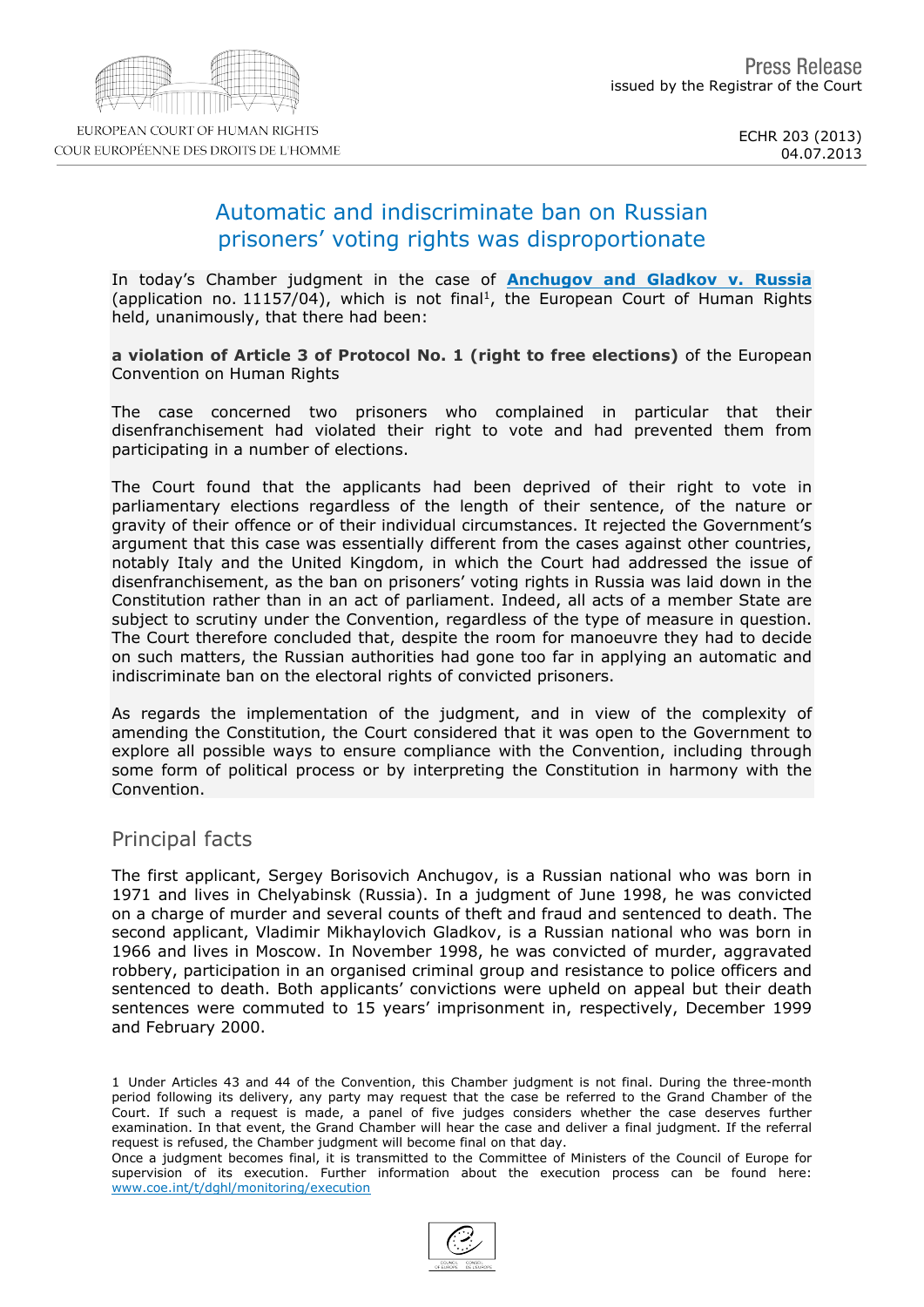Following their transfer to prison, both Mr Anchugov and Mr Gladkov were debarred from voting in elections in application of Article 32 § 3 of the Russian Constitution. In particular, they were ineligible to vote in the elections of members of the State Duma held in December 2003 and December 2007 as well as in the presidential elections of March 2000, March 2004 and March 2008. Mr Gladkov was also unable to vote in additional parliamentary elections held in the electoral constituency of his home address in December 2004.

At various times, both Mr Anchugov and Mr Gladkov challenged Article 32 § 3 of the Constitution before the Russian Constitutional Court, without success. Mr Gladkov then repeatedly brought proceedings against election commissions at various levels complaining of their refusal to allow him to vote in parliamentary and presidential elections. However, his claims were rejected several times by appellate courts from December 2007 to September 2008.

In his first letter to the European Court of Human Rights, dispatched on 17 February 2004, Mr Anchugov described the circumstances of his case and formulated his complaint. He later reproduced his original submissions in an application form received by the Court in June 2004. Mr Gladkov filed an application with the Court in December 2004 which was not dispatched until February 2005. Subsequently, both Mr Anchugov and Mr Gladkov updated their applications referring to new elections in which they were still ineligible to vote.

Mr Anchugov was still imprisoned on the date of his latest correspondence with the Court, whilst Mr Gladkov was released from prison on parole in April 2008.

## Complaints, procedure and composition of the Court

Relying on Article 3 of Protocol No. 1 (right to free elections), Mr Anchugov and Mr Gladkov complained that their disenfranchisement on the ground that they were convicted prisoners had violated their right to vote and, in particular, that they had been ineligible to vote in a number of elections held on various date from 2000 to 2008. They also complained under Article 10 (freedom of expression) that their disenfranchisement had breached their right to express their opinion, and under Article 14 (prohibition of discrimination) that they had been discriminated against as convicted prisoners.

The application was lodged with the European Court of Human Rights on 16 February 2004.

Judgment was given by a Chamber of seven judges, composed as follows:

Isabelle **Berro-Lefèvre** (Monaco), *President*, Mirjana **Lazarova Trajkovska** ("the Former Yugoslav Republic of Macedonia"), Julia **Laffranque** (Estonia), Linos-Alexandre **Sicilianos** (Greece), Erik **Møse** (Norway), Ksenija **Turković** (Croatia), Dmitry **Dedov** (Russia),

and also Søren **Nielsen**, *Section Registrar.*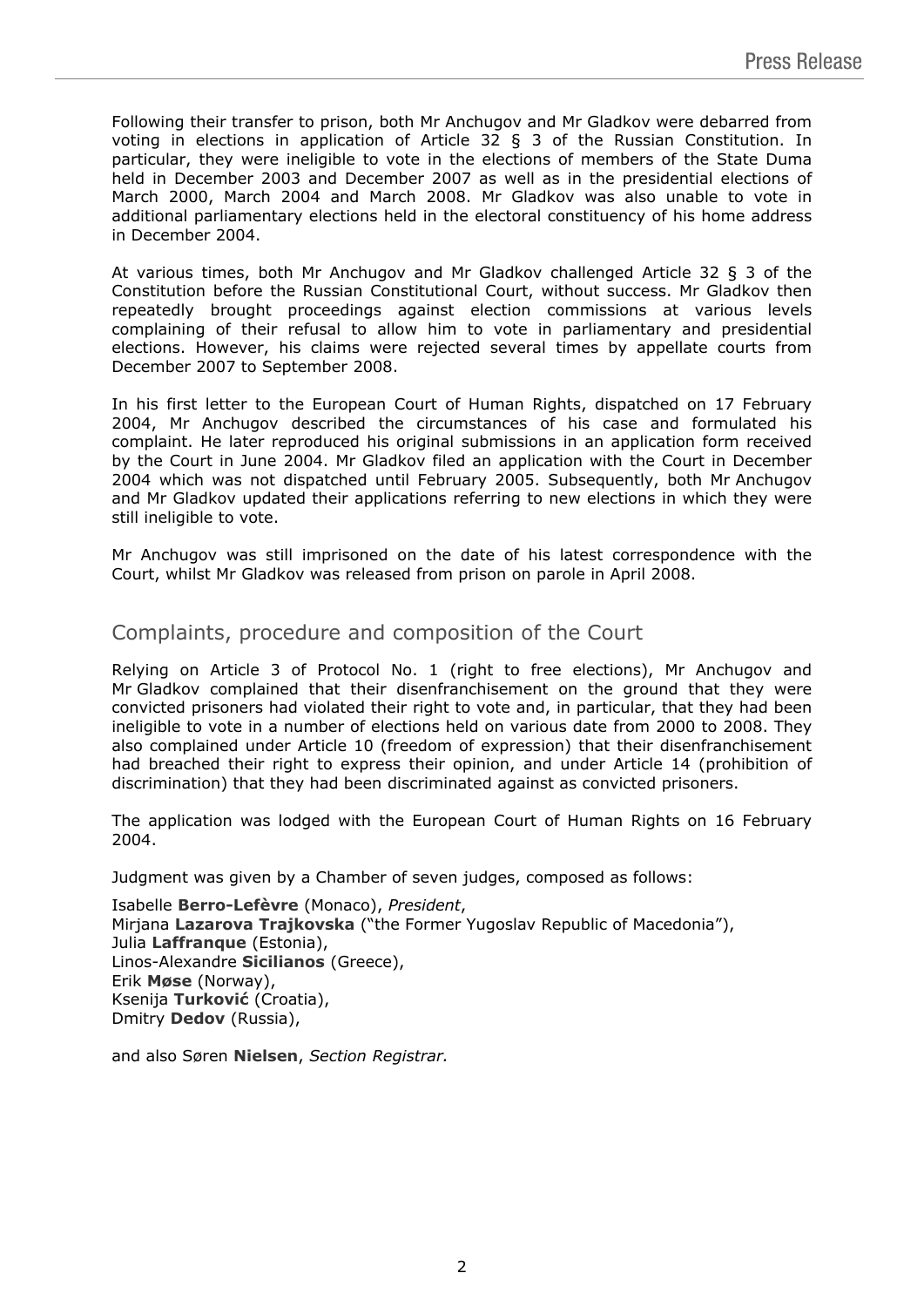## Decision of the Court

### Article 3 of Protocol No. 1 (right to free elections)

As concerned the admissibility of the applicants' complaints, the Court reiterated that Protocol No. 1 did not apply to the elections of a Head of State. Therefore, the part of Mr Anchugov's and Mr Gladkov's applications concerning their ineligibility to vote in presidential elections was not covered by the European Convention and the Court only had competence to address their complaints in so far as they concerned their inability to vote in elections of members of the State Duma. Mr Gladkov's complaint, lodged in February 2005, about his inability to vote in the parliamentary elections of 7 December 2003 was also declared inadmissible for failure to comply with the six-month time-limit for lodging a case.

However, the applicants' complaints as to their disenfranchisement under Article 32 § 3 of the Russian Constitution, which concerned a continuing situation against which no domestic remedy was available, and their ineligibility to vote in the parliamentary elections held on December 2003 and December 2007, as regards Mr Anchugov, and on December 2004 and December 2007, as regards Mr Gladkov, had not been lodged out of time and were therefore declared admissible.

As concerned the right to vote in parliamentary elections, the Court found that Article 32 § 3 of the Constitution, under which Mr Anchugov and Mr Gladkov had been deprived of their right to vote, applied automatically and indiscriminately to all convicted prisoners, regardless of the length of their sentence and irrespective of the nature or gravity of their offence or of their individual circumstances.

Whilst the Court was prepared to accept that the applicants' disenfranchisement had pursued the aims of enhancing civic responsibility and respect for the rule of law as well as ensuring the proper functioning of civil society and the democratic regime, it could not accept the Government's argument regarding the proportionality of the restrictions imposed on both Mr Anchugov and Mr Gladkov. In particular, the Court rejected the Government's argument that the ban was not indiscriminate since only those prisoners who had been convicted of criminal offences sufficiently serious to warrant an immediate custodial sentence had been disenfranchised. Indeed, whilst a large category of prisoners, namely those in detention during judicial proceedings, retained their right to vote, disenfranchisement nonetheless concerned a wide range of offenders and sentences from two months – which was the minimum period of imprisonment following conviction in Russia – to life and from relatively minor offences to the most serious ones.

Nor was there evidence that, when deciding whether or not an immediate custodial sentence should be imposed, the Russian courts took into account the fact that such a sentence would involve disenfranchisement, or that they could make a realistic assessment of the proportionality of disenfranchisement in the light of the circumstances of each case.

Moreover, the Court rejected the Government's argument that this case was essentially different from the cases against other countries in which the Court had addressed the issue of disenfranchisement<sup>2</sup>, as the ban on prisoners' voting rights in Russia was laid down in the Constitution – the basic law of Russia adopted following a nationwide vote rather than in an act of parliament. It stressed that all acts of a member State are

<sup>2</sup> In the case of *Hirst v. the United Kingdom (no. 2)* (application no. 74025/01) of 6 October 2005, the Court had come to the same conclusion about the legislation of the United Kingdom depriving all convicted prisoners serving sentences of the right to vote. On the contrary, in the case of *Scoppola v. Italy (no. 3)* (application no. 126/05) of 22 May 2012, it could not be said that the ban on the electoral rights of convicted prisoners had an automatic and indiscriminate character as the legislation took into account such factors as the gravity of the offence and the conduct of the offender.